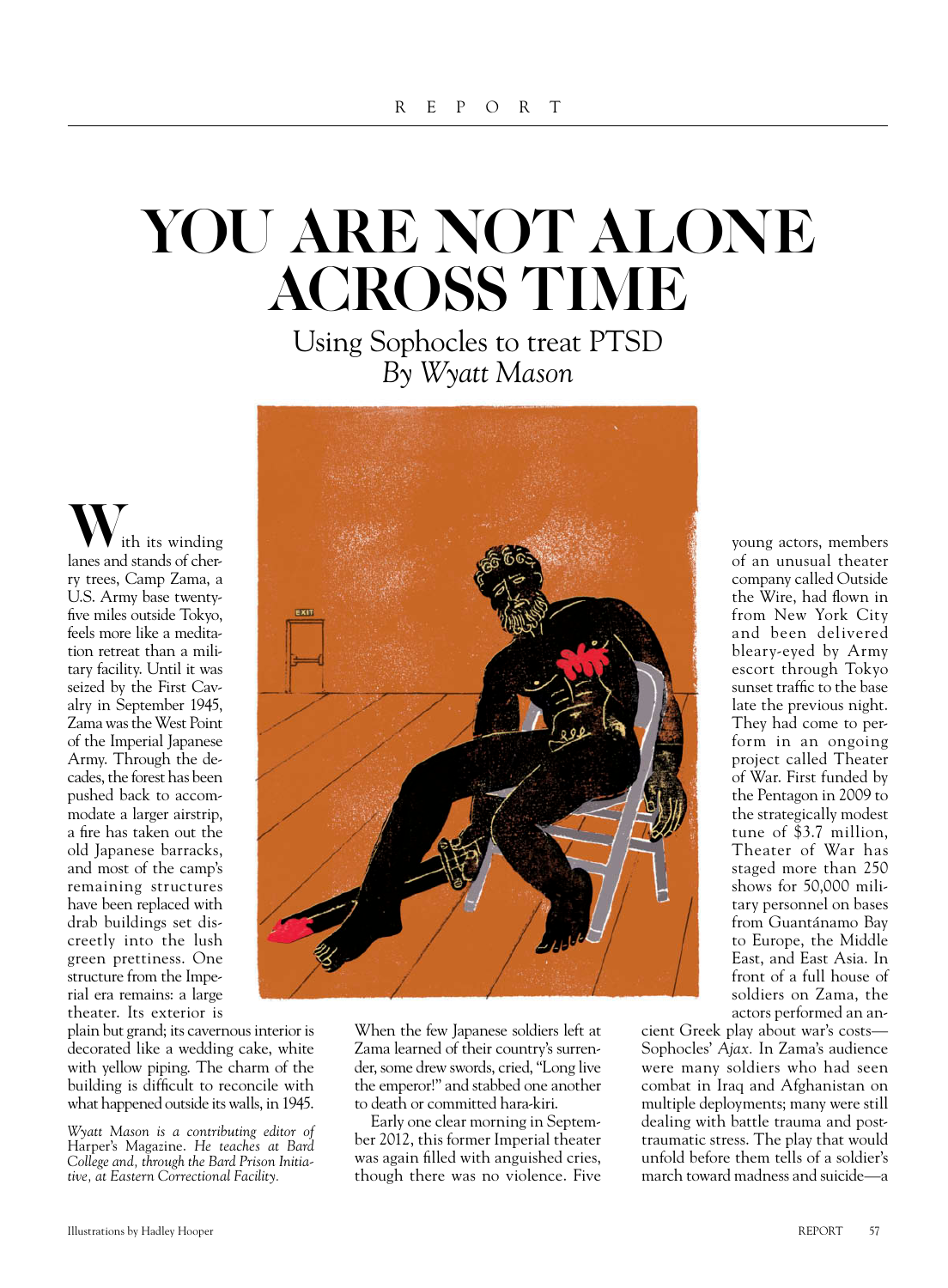warrior falling onto his own sword. The audience understood the connection implicitly. Suicides by U.S. soldiers are at unprecedented levels: nearly one a day among active-duty personnel and one an hour among veterans—some 8,000 last year. As Zama's base commander, Colonel Vivian T. Hutson, told the crowd that spilled onto the theater floor, the play would address how "eleven years of continuous war" had left a legacy of "stress, sacrifice, and separation" on the nation's soldiers.

Despite Colonel Hutson's assurances that what would follow would be "gripping, emotional, and very effective," the soldiers on hand were not a vision of precurtain excitement. Some were already dozing; a few toward the rear quietly snored. The Army's weird, soon-to-be-phased-out pixilated camo blurred the room into one great body. As several soldiers had told me when we'd walked in, they'd been "voluntold" to attend this latest "stand-down"—a day when military business on bases around the world is halted to allow for presentations on hot-button topics: alcoholism, sexual health, suicide. Despite the novelty of the subject, the soldiers knew what they were in for: another wellintentioned but ham-handed attempt by the Army to edutain them on an issue getting bad civilian PR. Given what I'd witnessed earlier in the year, their collective pessimism was reasonable. I'd visited Marine Corps headquarters in Quantico, Virginia, during an alcohol stand-down, where, before the Outside the Wire performance began, 2,000 Marines sat through a PowerPoint slide show that had all the charm of an infomercial.

At Zama, it became rapidly clear that ancient Greek tragedy made for an improvement on bullet-pointed lists. Although the five actors sat side by side at a table in front of the stage in their street clothes throughout the performance—and although the "performance" turned out to be a table-read from bindered scripts—as soon as the actors began to deliver their lines, the energy in the room changed. Sleeping soldiers awoke. Others smiled unself-consciously. The actors—four men and one woman—weren't reading, not exact-



ly. It was more like they'd been chained to their chairs and were doing everything in their power to escape using words alone. Lines flew back and forth with mounting speed, each seeming to drive the next to a moment of greater desperation. From where I stood off to the side, I could see soldiers' faces registering the strangeness of this sudden tumult. I felt it, too. The actors' voices and their language seemed large, urgent. When the actor who occupied the table's central spot—the lone woman among them, her long blond hair regally braided—began to scream at the top of her lungs, the noise she made wasn't theatrical. If you were to hear it on the street, you would either race toward it to help or run away from it to hide.

"Wretched!" she screamed. "I am wretched! Everything is lost."

We were at the point in the play where Ajax has killed himself, and his concubine, Tecmessa, has just found out. The hall of soldiers seemed to register each of her words like a blow.

One of the most celebrated Greek fighters of the Trojan War, Ajax was nicknamed the Shield. No enemy could get past him. But after nine years of active-duty combat on foreign soil, he'd lost his mind. Playing a soldier who had been in Ajax's battalion, one of the heretofore silent actors began to speak. You could see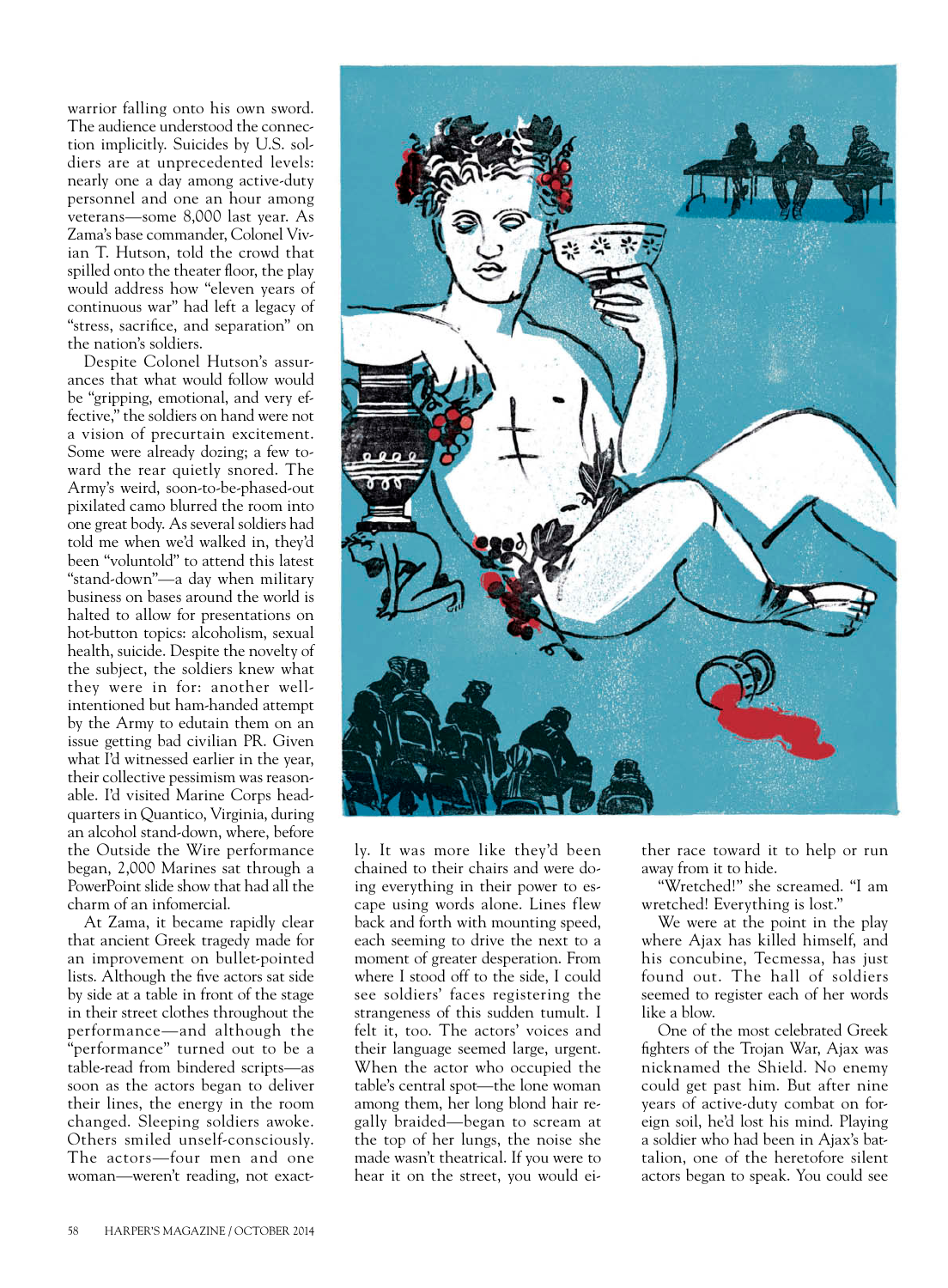whole rows of soldiers leaning forward now, elbows on knees, chins on balled fists.

"He has killed us with his death," the man shouted, face reddening with feeling, the enormous room silent as he paused. "Where is he? Where is unbending Ajax whose name is now a sad song?"

The actors weren't famous. They'd been on Broadway, in the odd commercial, in a guest spot on *Law & Order.* None had served in the military, but each was channeling grief and rage and loss that seemed pure. Certainly, the actors were capitalizing on the way the setting affected the material. And whoever cast them had a good eye and ear. But perhaps most unusual of all was the language in which they were delivering this ancient play: contemporary without being casual, emotional but not melodramatic.

Both the casting and the translation of the text were the work of Bryan Doerries, Outside the Wire's thirty-eight-year-old cofounder and artistic director. Doerries was one of the five actors at the table in the Imperial theater that day; he tends to perform with his troupe but gives himself the fewest lines and sits at the table's end. During the dozens of performances by his company I've attended over the past two years, Doerries has done as he did at Zama: as his actors went back and forth in rapid-fire dialogue, he rocked with manic energy in his seat. He chimed in now and then with one little part or another (the actors typically play multiple roles), almost always stepping on the end of another actor's line—a deliberate tactic, a nip at the heels of the speaker. It had the effect of increasing the pace of all the actors, a way of directing them from inside the performance.

Part professor, part carnival barker, Doerries is a tireless evangelist for the Greeks and the gains that tragedy can provide to a community in pain. He studied Latin and Greek as an undergraduate, and since college he has been retranslating—in his spare time and initially only for himself—plays from the Greek canon as well as Latin plays by Seneca, tuning their language for modern performances that have found fans in uncommon places. (Vintage will publish Doerries's translations of Sophocles and Aeschylus next year as *All That You've Seen Here Is God*.)

"The ways we had been addressing post-traumatic stress disorder weren't working," Brigadier General Loree K. Sutton told me after an Outside the Wire performance in New York City. Sutton, who served in Iraq during the first Gulf War and was the highestranking psychiatrist in the Army at the time of her retirement, in 2010, was responsible for first bringing Doerries onto U.S. military bases. "Rather than trying to build out an additional layer of command bureaucracy," she said, "we were trying to reach out to the wider world and integrate what *it* knew and what *we* knew. We'd learned that we could do everything right in conventional domains of recovery training, education, medication—and newer modalities—yoga, meditation, Eastern approaches—and even make use of artificial intelligence from the Defense Advanced Research Projects Agency. But beyond explicitly therapeutic approaches, we knew another vital role would be that of culture and the arts."

After the show on Zama, Doerries walked me through the crowd that came to the front to talk to him and the other actors. Doerries took the hands of soldiers, listening intently to their stories. A retired lieutenant with deeply bagged eyes and a black bristle of mustache was brought to the performance that day by his wife, an active-duty colonel. Since he'd gotten back from his tours in Afghanistan, he had refused to get the help his wife said he needed. But he confessed he'd broken down while watching *Ajax* unfold.

"Because of you guys," he told each of the actors afterward in an improbably explicit but nonetheless persuasive moment of frankness, "I'm going to seek help. I've been in denial for three years."

Doerries also introduced me to Master Sergeant Chris Elliot, a Delta Force special-ops satellite engineer he had met the year before. Elliot had spent forty-two months in Iraq and Afghanistan over the course of eight deployments. Heavyset with a boyish face and the slicked hair of a

1940s movie star, Elliot said things had gotten "real raw over there." He spoke of his wife of seventeen years, their two children, and the anger he began exhibiting once he had come back home. Small things made him crazy—a trash can that had been moved from where it was before he deployed. As he spoke, the fingers of his right hand fiddled with his wedding ring, spinning it as if trying to keep it screwed on.

"I lost combat friends," he told me, "friends returning from combat who've committed suicide. Most people don't realize that those wounds don't heal in a year. A friend who was four years out stumbled. Couldn't get his feet back under him." A pause. "I'm combat wounded. I refused to say something was wrong with me. I wanted to see a scar. I wanted to see an X-ray. I didn't want to believe that I, as a person, was wounded."

I asked him what had changed.

He told me it was seeing *Ajax* last year. "The first thirty days after that performance ... it hurt. I just wasn't right. Whatever that was ... catharsis.... People don't understand. The Army uses the term 'resilience': we bounce back ..."

He spun his ring.

"... but even a ball, if you throw it, doesn't bounce back all the way. I wasn't the same guy. It was acknowledging that I wasn't right. Looking

in the mirror and realizing: That's me?"

In the spring of 2013, Theater of War went to a shelter for homeless veterans in Queens for its 200th performance. "The thing that most people don't know," Doerries told me there, "is that Sophocles, this great artist, wasn't only one of Athens's most important dramatists. He was also a general in the Greek army. He was a soldier writing about soldiers for an audience that consisted almost entirely of soldiers."

I looked out at the ragged assembly of veterans settling in on folding chairs beneath the fluorescent glow of the shelter's multipurpose room. The plays of Sophocles were originally performed at the Theater of Dionysus in Athens. During Sophocles' lifetime the theater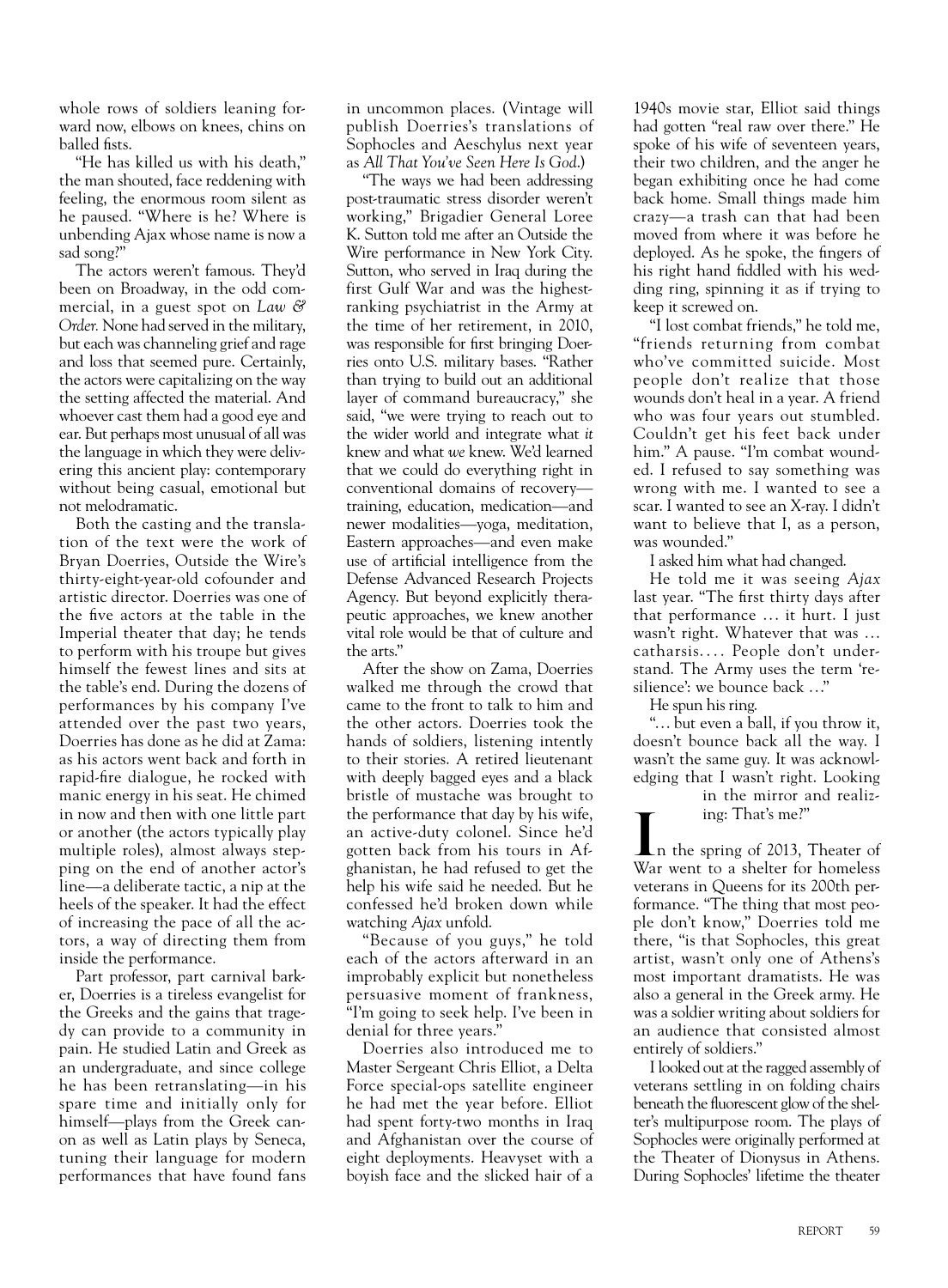had room for about 6,000 people; later it was expanded to hold 17,000, roughly half the city's male citizens. Because military service was compulsory, all audience members would have been either active-duty or retired soldiers. Here in Queens, though, as Doerries shuttled about on the linoleum, greeting various city officials in attendance, expressing his gratitude to the shelter's director, I thought about other bits of information he'd been feeding me over the past few months. The best seats in the amphitheater in Athens, down in the front, would have been reserved for generals in command at the time. Only seven of what are understood to have been more than one hundred of Sophocles' plays have come down to us intact, and two of those—*Ajax* and *Philoctetes*—are explicitly about soldiers who, after years of combat, suffer grievous wounds that are not necessarily visible or easily understood. Doerries also stages *Philoctetes* for soldiers and veterans, rotating it in and out of performance. "It's about a muchdecorated warrior," Doerries said, "who's abandoned for nine years on a desolate island by his own troops after contracting a mysterious illness from a 'wound that never heals.'"

*Philoctetes* was performed that day at the shelter with Reg E. Cathey (perhaps best known for his turn in *The Wire* as factotum to Mayor Tommy Carcetti) in the title role. He spent much of the play screaming, his deep voice beating at the walls of the small space like a bird wanting a window. Later Doerries speculated on what the play might have looked like in the Theater of Dionysus: "Imagine that. Half a city showing up to listen to a soldier scream in pain." Performances of the play can run as long as two hours; Doerries's version at the shelter was condensed to thirty minutes. Cathey, no more than a few yards from anyone in the room, was in such palpable agony I felt myself squirm, and guys in the back who'd been mumbling to one another were silenced by his screams.

Doerries founded what became Outside the Wire in 2009 with the lawyer and producer Phyllis Kaufman. Kaufman has helped Doerries expand the company's reach beyond the military. "We believe that these plays can help communities open up about suffering that gets hidden from sight," Kaufman told me. They have piloted programs in maximum-security prisons, homeless shelters, and hospitals. A project called End of Life, featuring *Philoctetes* as well as Sophocles' *Women of Trachis,* has been performed for doctors at Harvard Medical School, the Mayo Clinic, and various children's hospitals. Another project, called Prometheus in Prison, presents readings of Aeschylus' *Prometheus Bound* to audiences of corrections officers, parole officers, social workers, and wardens. Some of their projects are now based around more contemporary texts among them Eugene O'Neill's *Long Day's Journey into Night* (performed by Dianne Wiest for an audience of 800 psychiatrists) and Conor McPherson's one-man *Rum and Vodka* (with Adam Driver of *Girls* as the alcoholic who has lost everything)—but most of the plays are from Greece and Rome, in Doerries's translations. The purpose of each project is the same: to reach communities where intense feelings have been suppressed, in hopes of bringing

people closer to articulating their suffering.<br>
Doerries grew up in Newport

News, Virginia. He describes it as a working-class shipyard town surrounded on all sides by the military. His parents were carpetbaggers from the north, psychologists. His mother worked in the practical end of the field, counseling students with special needs at an elementary school and a high school and keeping a private practice. His father was an experimental psychologist and a follower of the behaviorist B. F. Skinner.

"We were never punished," Doerries, who has a younger brother who teaches music at Notre Dame, told me. "We were always positively reinforced. My parents never hit us. I don't think I was ever grounded. They believed that there's nothing more powerful than approval."

That approval was matched with a steadfast pessimism about human nature. "One of my father's theories that he took to the grave," Doerries said, "that he would constantly browbeat me about, invoking the Greeks and fate, was that, from his behaviorist perspective, there was no possibility of meaningful change for human beings."

When Doerries was eight, a colleague of his father's from the community college, a German theater director (who, in Doerries's imitation, is somewhere between Erich von Stroheim and Gene Wilder, prone to ejaculations of "Now vee are cookink!"), needed to cast a few children in a production of Euripides' *Medea.* Doerries recalled with relish the line he got to deliver as one of Medea's sons, screaming it from offstage ("No, no, the sword is falling! Ahhhhhh!") as he and his brother were murdered by their mother.

At Kenyon College, he found a mentor in a retired religion professor named Eugen Kullmann. Doerries had been thriving in an intensive-Greek seminar, a class that met five days a week at eight a.m., taught by William McCulloh. Now he wanted to learn biblical Hebrew so he could read the Old Testament. Kullmann was said to know more than twenty languages and was a friend of Hermann Hesse's. After some initial resistance, Kullmann took Doerries on as an independent student. Doerries learned Latin, Hebrew, Greek, and German.

"What is the secret to the education of the human being, Dr. Bryan?" Doerries recalled Kullmann saying, imitating his midcentury German accent*.* "To give the human being that one little letter, the letter 'e' to make the human 'humane.'"

Doerries's senior thesis was a performance of Euripides' *Bacchae* based on his own translation. "Bryan put on the finest performance that I have ever seen of any ancient Greek drama," McCulloh told me by phone. "It was absolutely spectacular. It was on a hillside near the campus and in the forties every night. Bryan had blankets and coffee for everyone who attended. Three nights. Full crowd every night. I attended all three because it was so spectacular. Bryan's own translation. It was accurate. But he adapted it for maximum effectiveness."

Doerries's facility with translation is matched by an understanding of the pressures that performance places on a text. Consider Tecmessa's scream. The line has been translated variously as "Ah, me, ah, me!" "No! No!" and as the stage direction "*Off: short, sharp*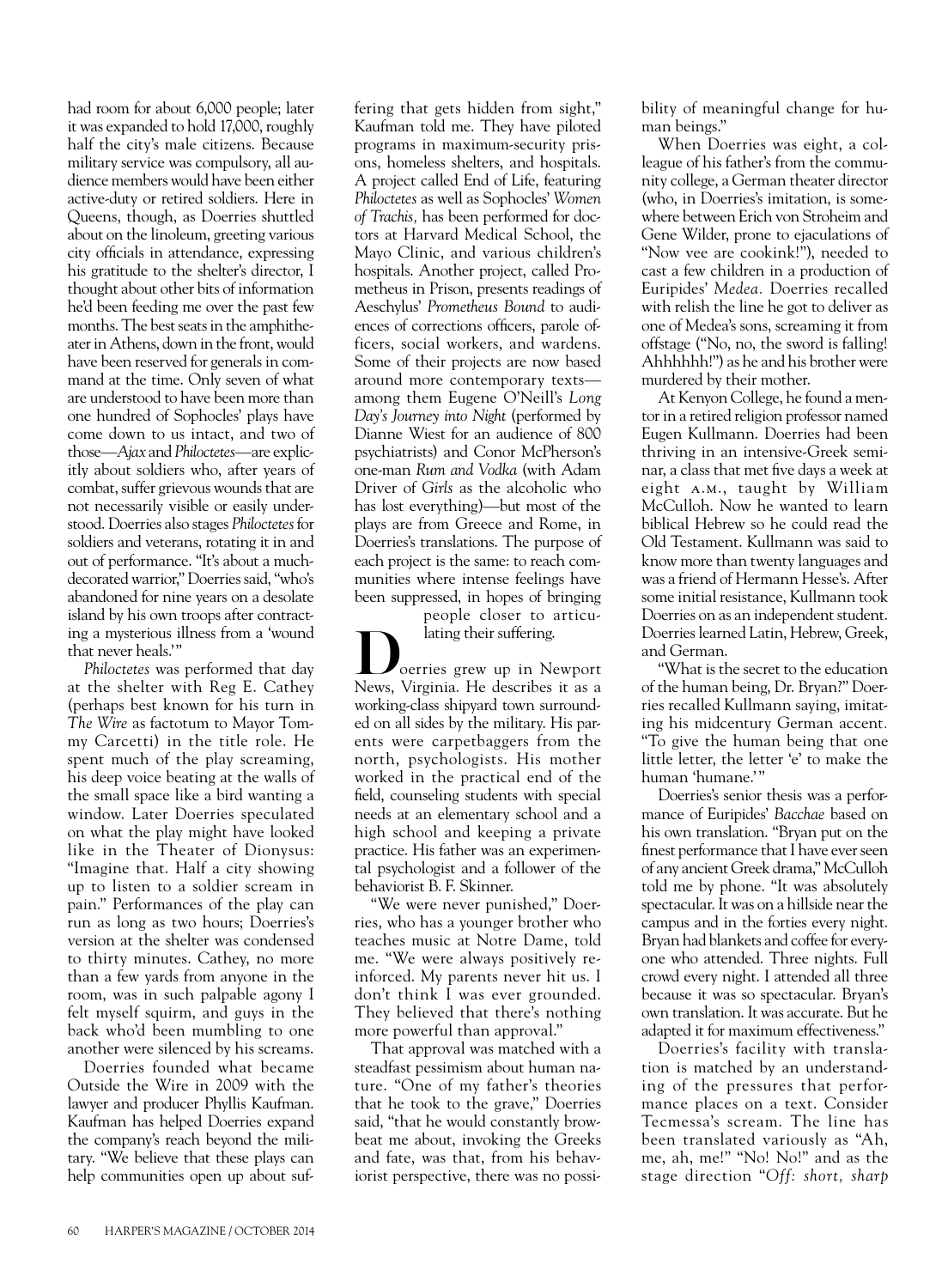*scream.*" In Doerries's text, we read a stage direction as well: "*An inhuman cry.*"

"The act of translation extends well past the page and into performance," Doerries told me. "I see no difference between director and translator, for it's in the staging of Tecmessa's cry—the timing, intensity, duration, and pitch of the scream itself—that that translation occurs. When I work with an actress on this moment, I usually encourage her to surprise herself and the audience with the scream. I give her permission to sound horrifyingly ugly. And I challenge her to make the audience wish they never came. The result, if the actress is on her game, is a sound that travels straight from the lower depths of her throat directly into the audience member's amygdala."

At the end of his time at Kenyon, Doerries was put forward as the school's candidate for a Rhodes Scholarship. He didn't receive it. In retrospect, he has a sense why. The essay he wrote for it described his ambition to bring the classics to working-class people.

"It's like saying, 'I want to bring art to the proletariat!'" Doerries said, with a Russian accent. "It wasn't well-formulated." Doerries paused, serious now.

"I think at that time it was about entitlement. I *still* think that it's about entitlement. Whose stories

are these? To whom do

they belong?"<br> $\sum_{i=1}^{\infty}$  ix months before traveling to Japan with Doerries, I met up with him and Kaufman in Hazard, Kentucky, as they debuted a new project. Pill mills—where unscrupulous doctors write prescriptions for drugs like oxycodone or hydrocodone—have proliferated in Kentucky, and the number of drug-overdose deaths in the state has quadrupled since 1999. Doerries chose *Bacchae* as his text.

The crowd that had gathered outside the Perry County Public Library auditorium (capacity: 200) seemed most excited about the prospect of seeing Jesse Eisenberg, who was acting alongside Adam Driver, Kathleen Chalfant, and Peter Francis James. A girl with wavy auburn hair wearing cutoff jeans rolled to midthigh fiddled with her charm bracelet as she asked a friend if she'd seen Jesse yet. Behind her, one of two teens in matching T-shirts-THE commodore players 'break a leg!' not literally!—hadn't seen him either . .. except in *Zombieland,* ha-ha, which was awesome!

As the auditorium began to fill, the actors took their seats at two banquet tables set end to end near the front of the stage. The kids who'd been abuzz outside filed into the front rows, murmuring and giggling, while families gathered at the rear. A representative from Operation UNITE (Unlawful Narcotics Investigations, Treatment, and Education), one of the regional sponsors of the event, related some statistics: although the United States was 3 percent of the world population, we consumed 97 percent of all hydrocodone; eighty-two Kentuckians died of overdoses every month; and over the first ninety days of 2012, five people a day were treated in Kentucky for opioidrelated overdoses. Then Doerries picked up a wireless mic, fumbled with it momentarily, and, pacing the stage, began to speak.

He has done some version of the introduction that followed more than 300 times in the past five years. Of the actors who were there that day, Driver, who was a Marine before he went to Juilliard, had seen Doerries in this mode the most, having performed with the company since 2008. "The biggest change I've seen in Bryan during all this time," Driver told me, "is that he's more comfortable with the speech at the beginning. He's done it so many times, and he's figured out how to address the audience without condescension. He's not some guy coming from New York to a community to tell them what it's like in the military or whatever. He's so good at keeping in contact with everyone, at starting the conversation."

"There's just one more thing you need to know," Doerries said several times with a smile, feeding the crowd just enough information about the historical and dramatic context for the play. *Bacchae* tells the story of the coming of Dionysus, the god of wine and intoxication, to Greece. When Dionysus arrives in the city of Thebes, he liberates the people from their homes, sending the



## **REFLECTIONS ON THE FAMILY FROM HARPER'S MAGAZINE**

**Some of our most loving—and most difficult—relationships are with our parents, children, siblings, and extended families. These complicated relationships are the foundation of our society and our lives: they define our past, give us hope for the future, teach us to get along with others, and, often, provide excellent examples of how not to behave. The moving essays in** *Turning Toward Home,* **all of which were originally published in** *Harper's Magazine,* **gracefully explore these dynamics. Authors include David Mamet, Donna Tartt, Richard Ford, Sallie Tisdale, Louise Erdrich, and many more. Introduction by Verlyn Klinkenborg.**

**Order today through store.harpers.org Published by Franklin Square Press ISBN 1-879957-08-6 Softcover \$14.95**

> F RANKLIN SQUARE PRESS



**Distributed through Midpoint Trade Books**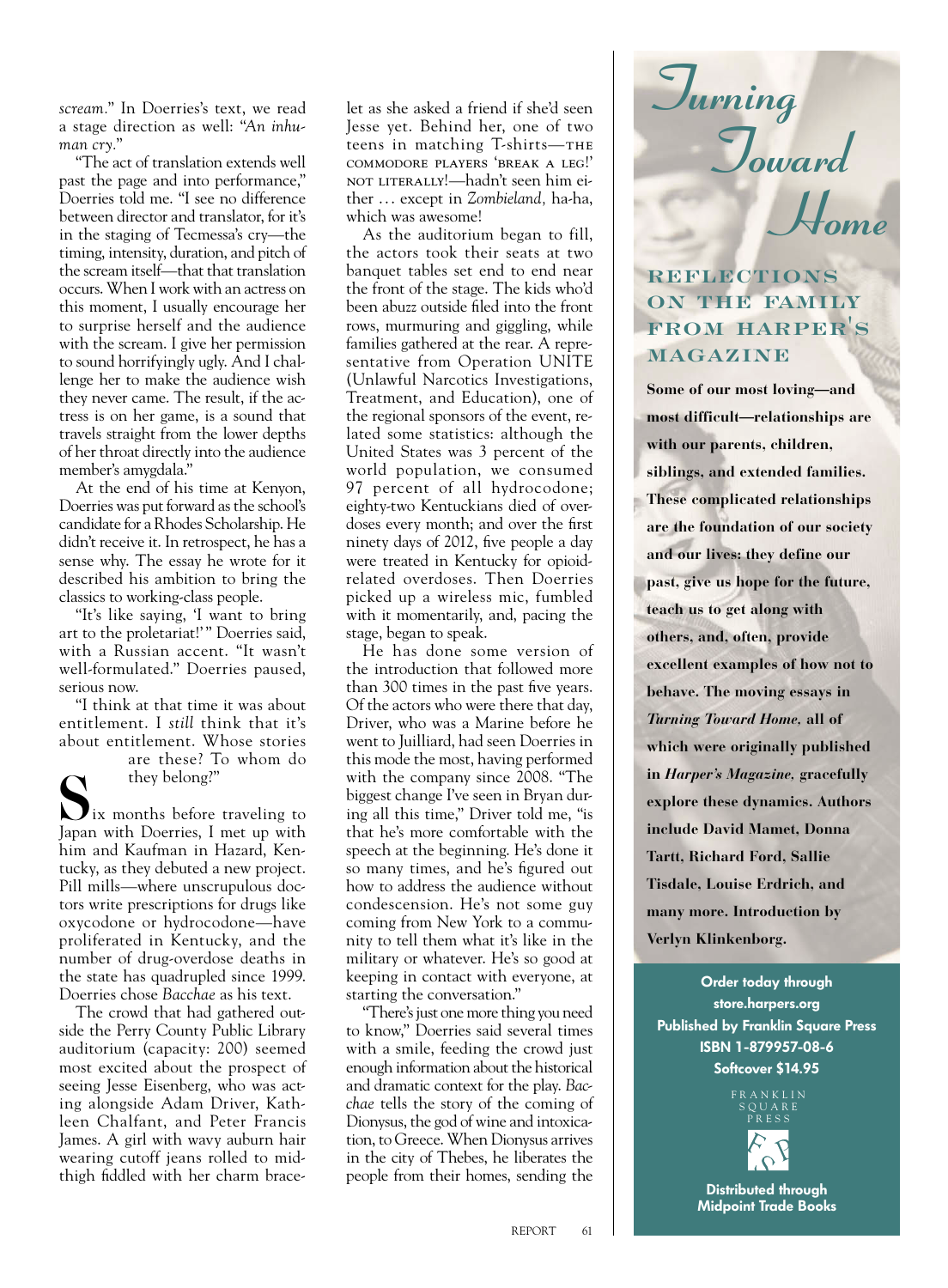citizens—including the king's mother dancing and drinking into the hills. The young king, Pentheus, tries to subdue the revelry and restore order to his city, waging war against the god.

Over the next forty-five minutes, the actors sprinted through their lines, Doerries jabbing them along. He wants urgency in the delivery, for the exchanges of dialogue to feel not like tennis, he says, but ping-pong. No props, no scenery, no costumes, no stagecraft of any kind. And although I appreciate that you'll need to take this on faith, none of those absences were felt in that room. Eisenberg and Driver tore through their lines with pugilistic intensity. Eisenberg played Pentheus, bouncing up out of his seat and unspooling his lines in an I'm-much-smarter-thanyou patter. Driver as Dionysus took on a fey lasciviousness that—given that Driver looks like he could kill Eisenberg with one punch—seemed like a lewd threat.

- pentheus: Do you dance at night or in the light of day?
- dionysus: At night, mostly. Darkness holds the most majesty.
- pentheus: Darkness is dangerous, and rotten for women.
- dionysus: You can find scandal in broad daylight, if it's what you're looking for.

Audience laughter, nervous and eager, punctuated every delivery. The scandalous plot unfolded: Dionysian drunkenness becomes general all over the kingdom and claims even Pentheus' mother, Agave. In her delusional, revelrous state, she and her fellow celebrants mistake her son for a lion, and Agave tears him apart with her bare hands. It's Agave's father, Cadmus, happening upon his drunken child, who awakens her to the reality of what she has done: she has decapitated Pentheus and taken his head in her lap, believing it a great prize. Playing the moment when Agave comes to, Chalfant shed real tears and released a terrible scream—yet another "inhuman cry"—into the small, silent room. It came as a relief to recall, as the sound subsided, that what I was watching was make-believe.

"I'd like to say that I primarily enjoy performing these plays because they are done in socially substantive contexts that generate interesting discussions," Eisenberg told me later, "but I actually mainly enjoy the acting part of it—the emotional and intellectual experience provided by these situations and characters. I think the more emotionally revealing we are onstage, the more comfortable the audience is in participating in personal and sensitive discussions, in revealing themselves afterward."

Outside the Wire's projects always unfold in three parts—performance, panel, and conversation—and as the play ended, the panelists took the stage. Along with Doerries, there was a Hazard circuit-court judge, an educator, a former drug dealer turned youth pastor, and a clinical pharmacist from nearby Pikeville Medical Center.

Referring to Agave's intoxicated murder of her son, the pharmacist said, "I see that every single day. The babies in the NICU ... it's so sad. Probably fifty percent are suffering withdrawals."

The youth pastor addressed the audience directly. "How many of you have lost a close friend or family member to drugs?" A third of the hands rose. "Now, how many of you know somebody who's died of drugs?" Everyone.

During part three of the evening the conversation—the girl I'd seen out front with the charm bracelet raised her hand and began speaking in a high, quavering voice.

"I have parents who have been on drugs and who have set a horrible example for my family, and my older brother has done the same thing, and I'm trying to set an example for him, but it's so hard and . .." She began to cry. "I decided I want to be there for him and say: 'Hey, I'm gonna help you struggle—since they don't.' I'm more adult than my parents. They come to me for advice. I try to send them in the right way, but they want money from me, and I'm trying so hard but ..." As she sobbed, two rows of kids' arms fell around her in an embrace.

If any of this sounds like something you might have seen on *Oprah,* the comparison isn't unfair. For his part, Doerries tells his audiences he'll be roaming the rows with a mic "like Phil Donahue." He's using the familiar to deliver an experience that has become alien: the collective witness of suffering fashioned by an artist to unite a community in need.

"If we had one message to deliver to you," Doerries said before bringing the evening to a close, releasing Eisenberg to sign autographs and chat with his fans, "if you've been in the position where you felt alone in this problem, you felt like you alone were facing it by yourself, then we have a message to deliver to you from Euripides. As the translator of this play—God knows I've taken enough liberties with his words tonight—it's this: You're not alone in this room, as evidenced by this amazing conversation, this bearing witness. You're not alone across this country and the world, for we're going to take this Dionysus Project all over the world, and what you've told us tonight will come with us. And as powerful as the Internet is, the experience of two hundred people in a room spending two hours together is a different way to combat isolation. Most importantly, if we had one message to deliver to you, two thousand four hundred years

later, it's simply this: You

are not alone across time."<br>
Doerries ends every performance with that line. After the alcoholawareness stand-down in Virginia, one of the panelists, a staff sergeant, spoke frankly to his fellow jarheads about his alcoholism and his wife's suicide attempt while he was deployed. Afterward, Richard P. Mills, a towering three-star general in the audience, walked over to the staff sergeant, took his hand, punched him on the shoulder, told him he'd done a good job, and thanked him for his candor—candor that once would have ended careers, the general told me later. "In the old days," Mills said, "the feeling was, 'You're a Marine—suck it up. You don't have problems....' We won't let that happen again. We're going to take care of these problems: let a Marine recover and move forward in the Corps."

At the Pentagon, Lieutenant Colonel Cathy Wilkinson explained that these changes in attitude aren't cosmetic. In prior decades, the military's security background questionnaire asked soldiers if they had ever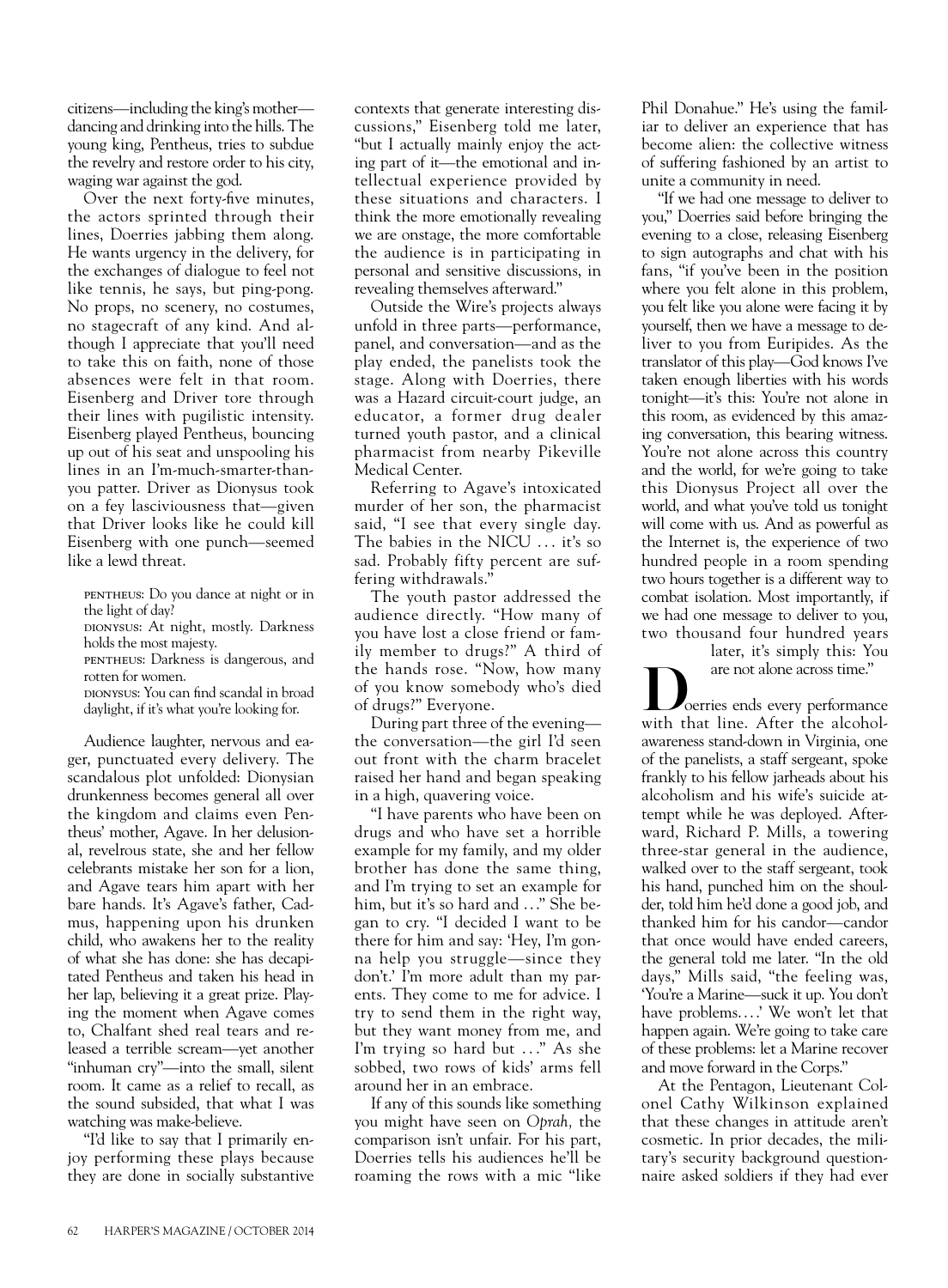

received psychological counseling. At the time, many were afraid their answers could be used as grounds for discharge; indeed, the question was probably there to filter out the mentally unstable. Now it comes with a disclaimer making clear that a service member's responses would not be held against him. I wondered who was responsible for the change.

"Senior leaders began stepping forward," Wilkinson told me. "They spoke publicly about having sought help, about how treatment works. They worked to get that message across." Carter Ham, for one, a fourstar general who led operations in Libya, has spoken openly about his struggles with PTSD.

Doerries began his partnership with the military in 2008, after he read a *New York Times* article about veterans of Iraq and Afghanistan who were charged with murder after returning from their deployments. Of 121 cases, three quarters involved service members who were still serving when the murders took place.

The article quoted Captain William P. Nash, a combat- and operationalstress-control coordinator for the Marines, who was telling Stateside caregivers that, if they wanted to understand their new, ex-military patients, they needed to read *Ajax.*

Doerries tracked Nash down. Within a few weeks, Nash had invited Doerries to present his translations of *Ajax* and *Philoctetes* to 400 Marines and their spouses at a military conference in San Diego. "I jumped at the opportunity, and what happened when I finally found the right audience for these plays rearranged my molecules."

Doerries's projects gained the support of high-ranking military officials, notably General Sutton. With her assistance, he was booked for a hundred performances on bases around the world in 2009 and 2010. But then changes in military postings, including Sutton's retirement, led to the expiration of his Pentagon contract at the end of its first year: other leaders, other ideas. A scramble began, for both new funds and new audiences. The performances that now take place on military bases are paid for through various base commanders' discretionary funds or through onetime grants. Even so, bringing his work to a nonmilitary audience has become, in part, a matter of necessity: without an umbrella contract from the Pentagon, Doerries has been partnering with private funding sources and organizations already seeking to reach at-risk groups.

"The key," Doerries told me, "lies in identifying a population struggling with a particular issue—chronic illness, addiction, the aftermath of a natural disaster—and then finding a play or text that will connect with its core values and, in turn, bring people together in powerful, unpredictable ways. When a tragedy works, it's like an external hard drive. You plug it

into an audience and they

arly one morning in May 2012, in a beige-on-beige conference room on the ground floor of the Joplin, Missouri, Hilton Garden Inn, I was part of an audience of three for a rehearsal of an adaptation of the Book of Job. To my right, at one end of an oval table, was George Lombardi, a man you wouldn't have a hard time believing is director of corrections for the state of Missouri, and Christine Bertelson, who worked for the governor. At the other end of the table, near Doerries, sat three actors: Arliss Howard, who played Red Sox owner John W. Henry in *Moneyball*; David Strathairn, best known as Edward R. Murrow in *Good Night, and*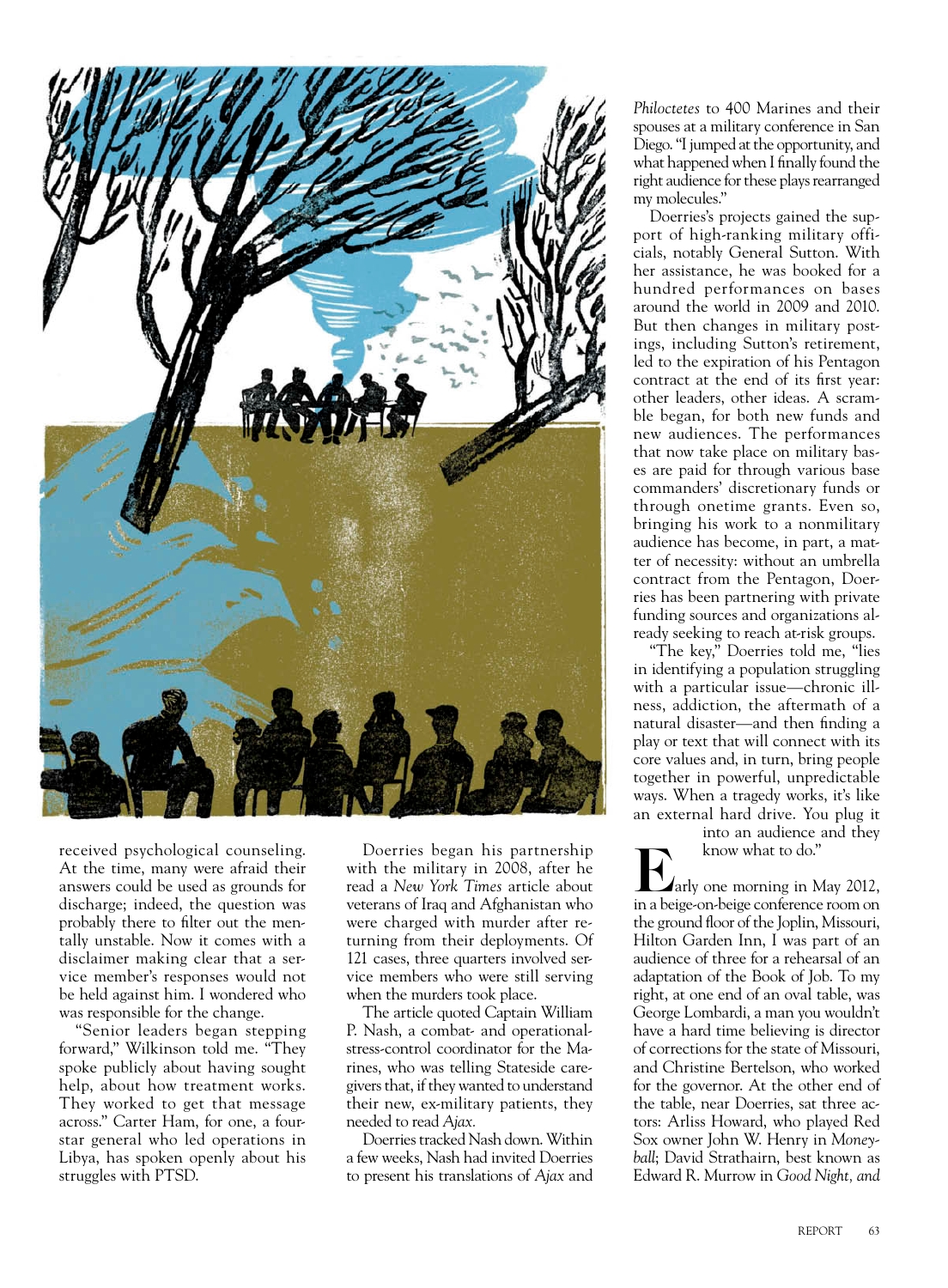*Good Luck*; and Paul Giamatti, who was screaming at the top of his lungs.

"Don't you have any sense?" Giamatti, as Job, exclaimed. Veins branched across his right temple as his face went embolismically red. "Will you never shut your mouths?" Pause. "Listen now to *my* arguments; hear out *my* accusations. Be quiet now—*let me speak.*" He brandished a fist. "Whatever happens will happen. He may kill me, but I won't stop; I will speak the truth to his face." Pounding fist to chest: "Pay attention to what I say!"

The text that Giamatti and the others would perform twice that day first in a megachurch, then in a high school auditorium—was drawn from Stephen Mitchell's verse translation of the Bible book. In the few minutes they had had to look at the script together before this first timed runthrough at full volume, Giamatti had transformed from his exceedingly polite public persona to something very scary. Mouths had progressively fallen open as he spoke. At one point, there was even a high, brief, strange blurt of laughter from Howard. (I hadn't heard a laugh like that since eighth grade, when we were all brought into the music room and told that Joanna Mufson, a classmate who had leukemia, had passed away, whereupon Alex Berne blurted that same laugh.) It was the sound of a body unable to restrain its recognition of something too big to contain, too formless to articulate. A true human sound, complete in its ugliness, ugly in its truthfulness. One that typically would take news of a death to produce.

"These are certainly the most gratifying experiences I have had," Giamatti told me of his work with Outside the Wire. "I can't even think of them as jobs or gigs. To begin with, the material being presented is extraordinary, and it's a ballbuster to do, and when presented in context, the energy that is generated in those rooms with those amazing people is explosive. It's a pure experience for the actors. It is for me at least: stripped down, just words and the gigantic emotions they convey. And I love that Bryan does not remotely shy away from the size of the emotions. In fact he encourages us to be as big as these texts are: it's the Book of Job, you know? It's not worth being precious or decorous. This is urgent stuff. It feels *useful* too."

"When an actor like Giamatti," Doerries told me later, "pushes the performance to its outer limits, blurring the boundaries between performed pain and experienced suffering, the audience—all of sudden—has something in common, an experience of profound discomfort which serves as a bridge to discovering other shared experiences, thoughts, and values."

The shared experience in question had happened a year earlier, to the day: Joplin had suffered the worst tornado strike in the United States in more than half a century. In about thirty minutes, along a six-mile path, it had erased everything, destroying the hospital, killing 158 people, injuring nearly a thousand, leveling thousands of homes. Lombardi had visited Joplin and called Doerries the day he got back home.

"I said to Bryan, 'You've got to do something here,'" Lombardi told me outside the rehearsal room. "I told him, 'Those people are going to need you.'"

Lombardi met Doerries in 2009 when Outside the Wire came to one of his facilities to do the Prometheus in Prison project. Correctional-staff morale, he explained, was always difficult to maintain: guards are paid low wages, face hostile environments, and have an ugly public profile—movies tend to paint them as dim-witted sadists. Lombardi was impressed by the project and had hoped to get it funded through the state so that it could go forward and reach his 11,000 employees, but that never happened. When the tornado hit, he saw another arena in which Doerries's work could be of use.

After rehearsal, Doerries, Lombardi, and the actors drove across town to College Heights Christian Church. A broad, empty corridor, a crude void, cut through the flat greenness on either side of the road. Along the way, we stopped at what used to be St. Mary's Catholic Church. A great iron cross some twenty feet tall stood on a hill, all that was left of a church that had been there for a century. St. Mary's seventy-one-year-old priest, Father Justin Monaghan, had been alone in the rectory when the storm hit, tak-

ing refuge facedown in his bathtub while the building was torn away around him. The bathtub and the remains of the building were long gone, but as we drove up, Father Monaghan was standing at the edge of what had been the church parking lot as if he'd never abandoned his post. He was being interviewed by a television reporter for a piece marking the anniversary of the storm. Behind him, at the very top of the swell, Doerries, Strathairn, and Howard roamed the emptiness. Giamatti was pacing some distance away, hands clasped behind his back.

A few hours later, the actors performed the Old Testament story of incomprehensible loss for several hundred people at College Heights Christian Church. Strathairn, with his white beard and grave solemnity, conjured an awesome creator, one who, once Giamatti exploded, lowered the boom, impressing on Job his minuteness, his ignorance, his ingratitude, his error. By the end, Giamatti was in real tears, as would be some of the panelists from the community, as would be some of the congregation's members. When Doerries posed his latest version of his perennial first questions ("Why do you think the author of Job wrote it? What do you think he was trying to *say*? What was he trying to accomplish? What was he *up to*?") an odd charge filled the church air.

"I personally believe the author was God," a woman stood and said. "And hearing it today, I decided that your question, of what God wanted, was for us to realize that though we live in a really burdened world ... He's still there, He's always there. That was the author's intent: to convince us that He's really right here."

"I think that Job's friends sucked," said another woman, to great laughter from the stadium seats. As the Book of Job unfolds, after Job's losses, his friends sit with him for seven days in silence. But then they start to talk, and to a one begin to tell him that, well, it must be all his fault, he must be a sinner: Job must have done something wrong.

"It's blaming the victim," she continued. "There was a group a year ago that came to Joplin to say we must have been *evil,* needed to be *wiped*